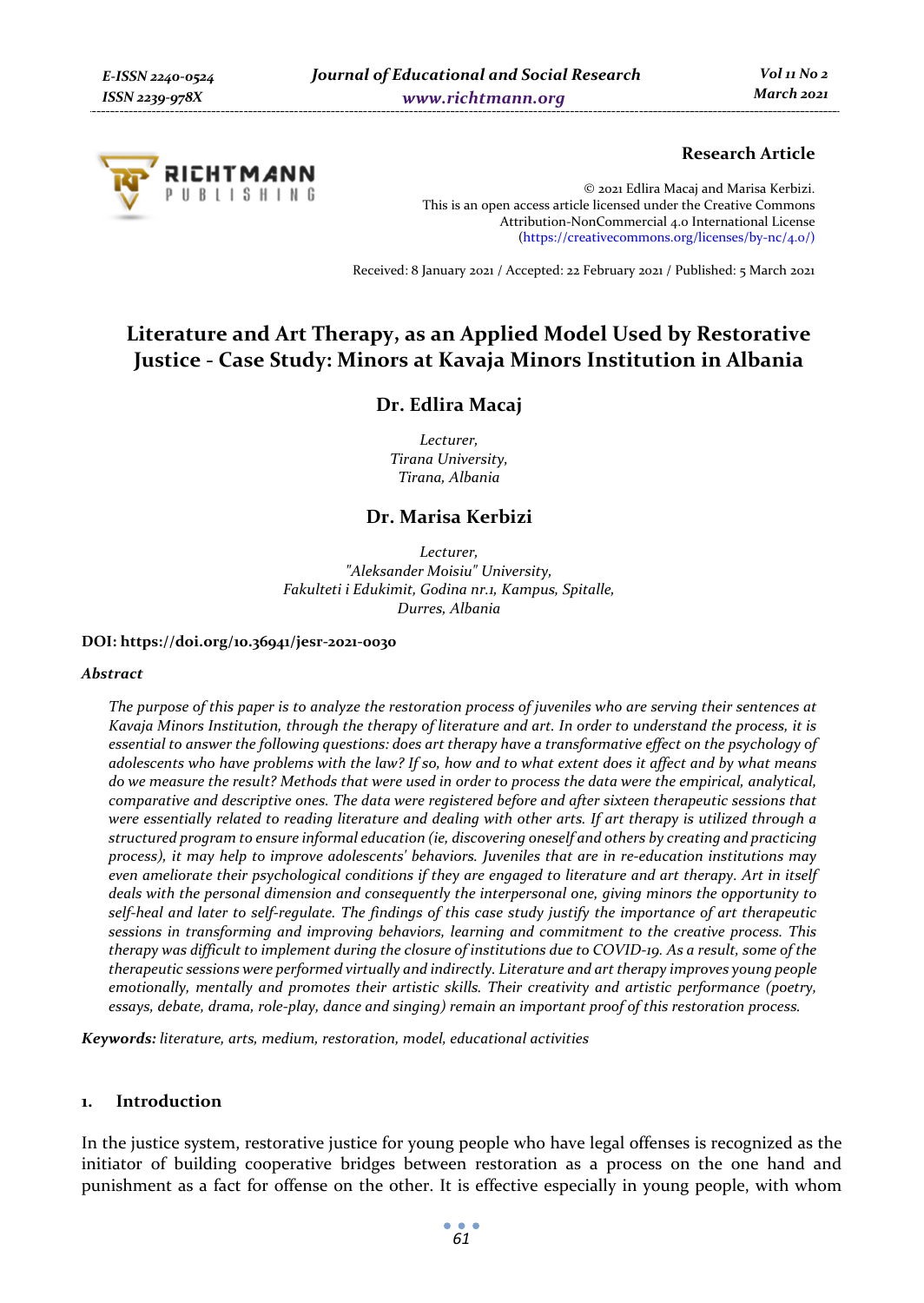*Vol 11 No 2 March 2021*

models inspired by different practices can be applied. (Shapland, J., 2013). In Albania, restorative justice started its application after the '90s and it is reaching success in certain social categories, mainly in minors. The object of this paper is to analyze the restorative model which activates therapy through art and literature for transformative actions to juveniles who are specifically serving their sentence at Kavaja Minor Institution.

During this restoration process literature and art are used as educational alternatives; adolescents will understand why it should be read and what or how much they can benefit from reading in the specifics of a therapy (why and for what this therapy is needed). Thanks to a concrete program implemented in details, minors can understand that through reading they may know themselves better; they may even discover hiden secrets of self; may better understand social problems looking at similar narrative schemes, nurturing some personal skills, etc. Creativity and cooperation in the group play an important role in a therapeutic initiative, which was scheduled in 16 sessions, a part of which were conducted online, due to the protocol of Covid- 19 (March-June sessions)

These therapeutic sessions were based on several topics starting with reliability and confidentiality which are really important for the transformational processes in young people. Secondly, the topic "Art of Communication as a restorative technique" takes into considerations the possible transformation through the reading process, orienting minors through the culture of conversation, verbal interaction and group collaboration. Poetry and its inspiring role was the chosen topic of the third session. During adolescence it is typical to switch from concrete to abstract thinking. Judgment and critical thinking take place in this period of time, states Blos. (Blos, P., 1962: 12). The session dedicated to the topic "Literature and film as restoration media" starts with the famous novels turned into films and it continues with the comparison of these transformations. Poetry and painting for minors is done with the help of images of "a bridge between the body and the mind, or between the conscious levels of information processing the physiological changes in the body" (Lusebrink, V., 1990: 218). Thus the perception of images and the converting of such images into ideas, reveals the refraction of information and sensitivity of creation during the sessions. Description and detail as emotional liberation, multimedia, epistolary voice as narrator of subjective truths, quotations, reflective texts become the object of sessions starting with the seventh one, which served as the modality for the following sessions which due to the Covid-19 pandemic could not be direct. Self-reference and selfconfession through creation was seen as an alternative to relating oneself to personal problems or concerns. From the ninth session to the end, the juvenile became the main protagonists of the selfrealization of their creations through artistic performances. These sessions resulted at being very productive related to poetry, paintings, awareness messages, choreography, traditional dances and acting as well. The last session was dedicated to the laughter and positive energy that it gives especially to motivate their age. It was treated as a motivating structure for their sensitivity.

### **2. Literature Review**

*E-ISSN 2240-0524 ISSN 2239-978X*

The term 'art as therapy' coined by Kramer, was used with the premise that the artistic process itself allowed the individual to re-create essential experiences and feelings, thus offering the possibility of "re-evaluating, resolving and integrating conflict". (Rubin, JA, 2001: 280). Literature and other arts in this case study are referred to as media with great restorative potential in adolescents. Literature itself is considered to be as a conductor of values and education. However it may becomes functional only if it is addressed to juveniles through a carefully guided reading, through which we can act concretely in order to facilitate their transformation. The interaction of literature with other arts, the clarification of their connection and functional context can become concrete tools to discover, among other things, the artistic abilities of minors.

Literature, as a creative expression will exist, it will even surpass itself. (Klarer, M., 2004). Today the concept around it is related to its uniqueness as a creative work through its medium, language, ie literature as a fusion of language (Culler, J., 2001: 37). Man remains at the core of literature remains, along with his experiences and the relationships he builds with himself and others. But every art has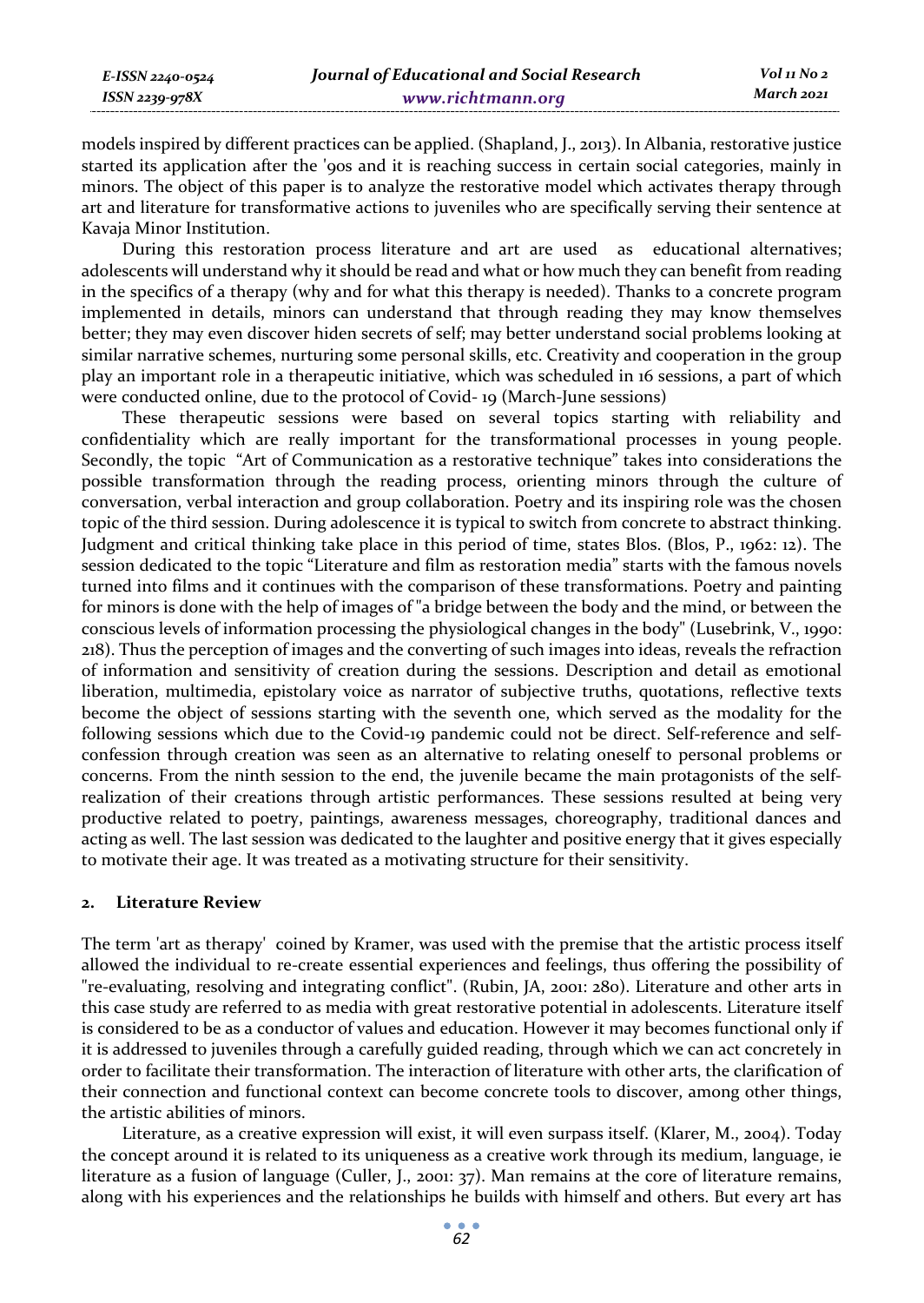this essence, only that their broadcast media differ depending on the expressive character of the art itself. All arts are expressions or applications of human creative skills and imagination, producing works to be appreciated primarily for their beauty and secondly for their emotional power. Dissanayake thinks that arts play an integral part of social life. According to her, art should be understood as a universal human wealth. To her, art is something that people do and feel (Dissanayake, E., 1990: 8)

Literature maintains strong connections with other arts. If we recall the categorical elements of literature, according to Pound, such as melopoeia, phanopoeia, logopoeia (Pound, E., 1960), we can add that literature carries these other arts within itself. It remains both a separate art and an inclusive one. On this giving and receiving process between arts we have assertions from antiquity, as Simonid said: poetry is like a painting that speaks, while painting is like a poem without words, or Horace who said: *Ut picture poesis*. If literature dexterizes expression, painting shapes colors and sculptures forms. The intensity of the literary description helps in the perception and creation of a new color or form. Numerous literary works have inspired other works in painting, sculpture, etc.

It is exactly the use of strong links between literature and painting (even calligraphy as an artistic genre) that is an important choice in this therapy for transformation through the use of both arts. On the other hand, it is enough to remember how many poems have turned into songs, or how folk creativity has also influenced the birth of various dances. Famous poetic texts have turned into lyrics for famous songs and on the other hand narrative texts have turned into great cinematographic successes. Even today literature alone or fused with other arts, remains the human alter ego by significantly improving it mentally and emotionally.

The same give and take relationship exists between literature and several other study disciplines, the focus of which is man himself. Thus literature is closely related to philosophy, as both are in search of truths: one aesthetic (fictional one), the other the metaphysical one. Although at risk of confusion with each other in certain types of writing, it is worth experiencing this type of risk, says Hartman. (Hartman, G., 1979: 9) Another connection exists between literature and other research fields, such as sociology or psychology. The common human object is viewed from different points of view. Historical, social context and internal personal motivations build a new relationship among them.

All these connections between the arts and disciplines searching for man, his situations, or the search to discover his inner self have served as a theoretical support to successfully implement the idea of a process for transformation in the category of juveniles, through art therapy.

This intercorrelated concept of literature helps us in our special approach when we use literature as a medium of restoration. Literature as a basic component of restorative therapy in juveniles restrengthens its universal character, influencing human education. Only through evil one can understand the good and vice versa, through beauty one can acknowledge ugliness, etc. Literature thus produces endless discussions in its dialectic. In every literary work, the reader finds himself or part of it, finds every human being. (Macaj, E., 2019: 32) Through a reading / re-reading, creation / re-creation the artistic work is enjoyed, and at the same time it stimulates the next act in creation. The young reader, whoever he is becomes potentially the next creator. So there is a close connection between creativity and therapies. The latter reveals in specific circumstances this ability to the young reader and tries to nurture it through concrete examples.

The result of art therapies has the specificity of its measurement, mainly in the personal dimension of those who participate in these therapeutic exercises. Art therapy is based on the idea that the creative process is a healing process and improves life and is a form of nonverbal communication of thoughts and feelings (Malchiodi, C., 2003: 1).

Many studies prove that long-term art therapies have been effective in promoting cognitive and emotional development, in regulating relationships but also reducing destructive behaviors in adults and children. (Alders & Levine-Madori, 2010) These achievements are also claimed by this art therapy.

In the therapy of literature an important role is played by creativity which requires the activation of the imagination and the embodiment of innovative ideas. Creativity involves the depth of a mind and many, many depths of the unconscious (Sacks, Oliver, 1998). Thus it is possible for art therapy to create a supportive environment and in this safe area, the individual can be encouraged to do a self-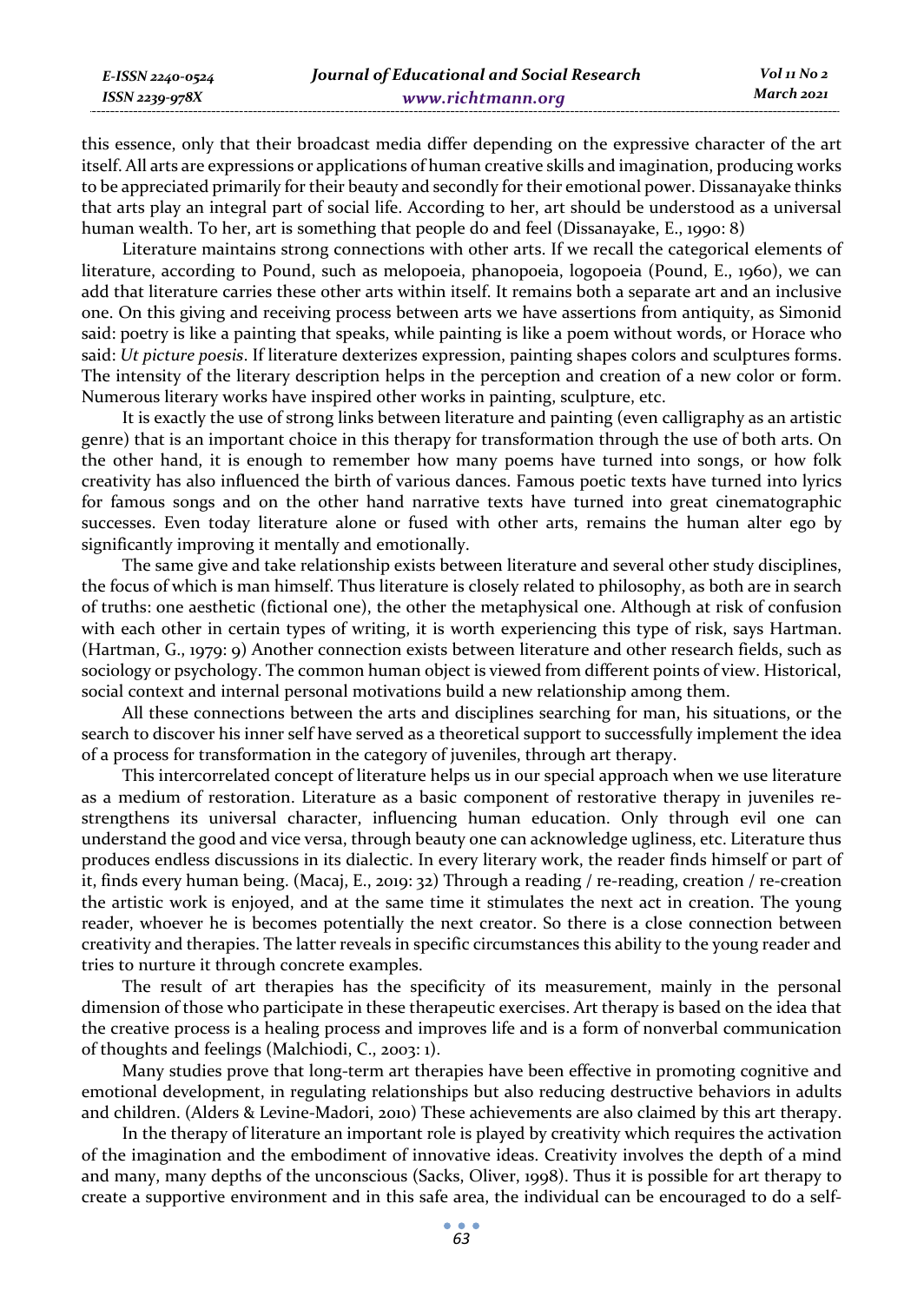| E-ISSN 2240-0524 | Journal of Educational and Social Research | Vol 11 No 2 |
|------------------|--------------------------------------------|-------------|
| ISSN 2239-978X   | www.richtmann.org                          | March 2021  |

exploration, so such therapies can reveal things that one does not really know one has. Difficult cases are not excluded when man is faced with great personal problems and challenges, which have turned into art products of special importance.

Mental and spiritual balance is not always found in peace. Creativity is an important protective factor when facing difficulties and trauma (Wolin & Wolin, 1993)

Periods of hardship require greater human attention. Therapies through the arts are a valuable treatment option. Various studies (Wood, 2011) suggest that art therapies improve issues related to the emotional realm. Others see the therapeutic process as effective in reflecting positive change (Uttley, L., 2015)

The American Organization of Art Therapy (2018) sees the effectiveness of these therapies in improving cognitive and sensory-motor functions, increasing self-esteem and self-awareness, cultivating the emotional aspect, spiritual enrichment, reducing or resolving conflict, and reducing stress as well as improving the social aspect, those which allow people to experience, and at the same time to express themselves through them.

Juveniles serving sentences at IMK Kavaja are there due to various circumstances. This therapy that covers different forms of personal expression and experience helps them to evaluate themselves in another aspect. The structured combination between art and therapy based on it helps individuals understand deep aspects of their own individuality (Case & Dalley, 2004).

Therapies achieve their result through the implementation of a regular frequency of various artistic activities. Educational-artistic activities ensure their success through the engagement of leading staff: teachers, field experts, actors who facilitate the educational process in a given learning environment, with a method of guidance and interaction between parties. Activities should be interactive. Through them, communication should be organized and knowledge transferred to (students) or learning skills should be improved. The activities are different depending on the categories and their educational purpose. (...) making art can become a tool of self-expression and selfregulation, providing a unique opportunity to channel emotions and develop identity. (Gussak & Virshup, 1997)

### **3. Methodology**

The main practice for discovering the effective role of literature in restorative justice is that of interaction and practical expert-juvenile cooperation. Literature and art therapy here mainly considers the empirical method and interactivity as a follower of educational and corrective messages, through which concretizes the whole process that requires the fulfillment of several steps such as: 1. Observation which based on the way the sessions take place provides monitoring of directly, ie the step-by-step achievements of the juveniles according to the topics defined by the expert. 2. Organizing data where clues, topics, suggestions are given and data are collected on the concrete work of juveniles divided according to their skills in creativity and Assessment / Stimulation, which is about creating summaries of artistic achievements during the sessions. They are the very reflection of their spiritual and mental transformation.

The results of this venture are concrete, as the therapy of art and literature considers the inclusion of some concrete artistic forms such as: film performances, dramatizations, poems, readings, interpretations and creations, role-play, drawings, paintings and sculptures, singing, dancing, debating, elaborating critical thinking through essays, etc.

Tangible achievements (artistic products of minors) during 16 sessions justify the positive, rapid and tangible effect of this therapy on minors. This success also justifies the theory that art therapies are also considered as psychotherapy which centralizes art practices and interventions with conversations and counseling as the main modalities of treatment, or according to Naumburg the most basic human feelings. (Naumburg,1958: 511).

Due to the pandemic caused by Covid 19 and the limited situation of movements caused by it, the therapeutic sessions of literature and other arts foreseen to take place in the institution, were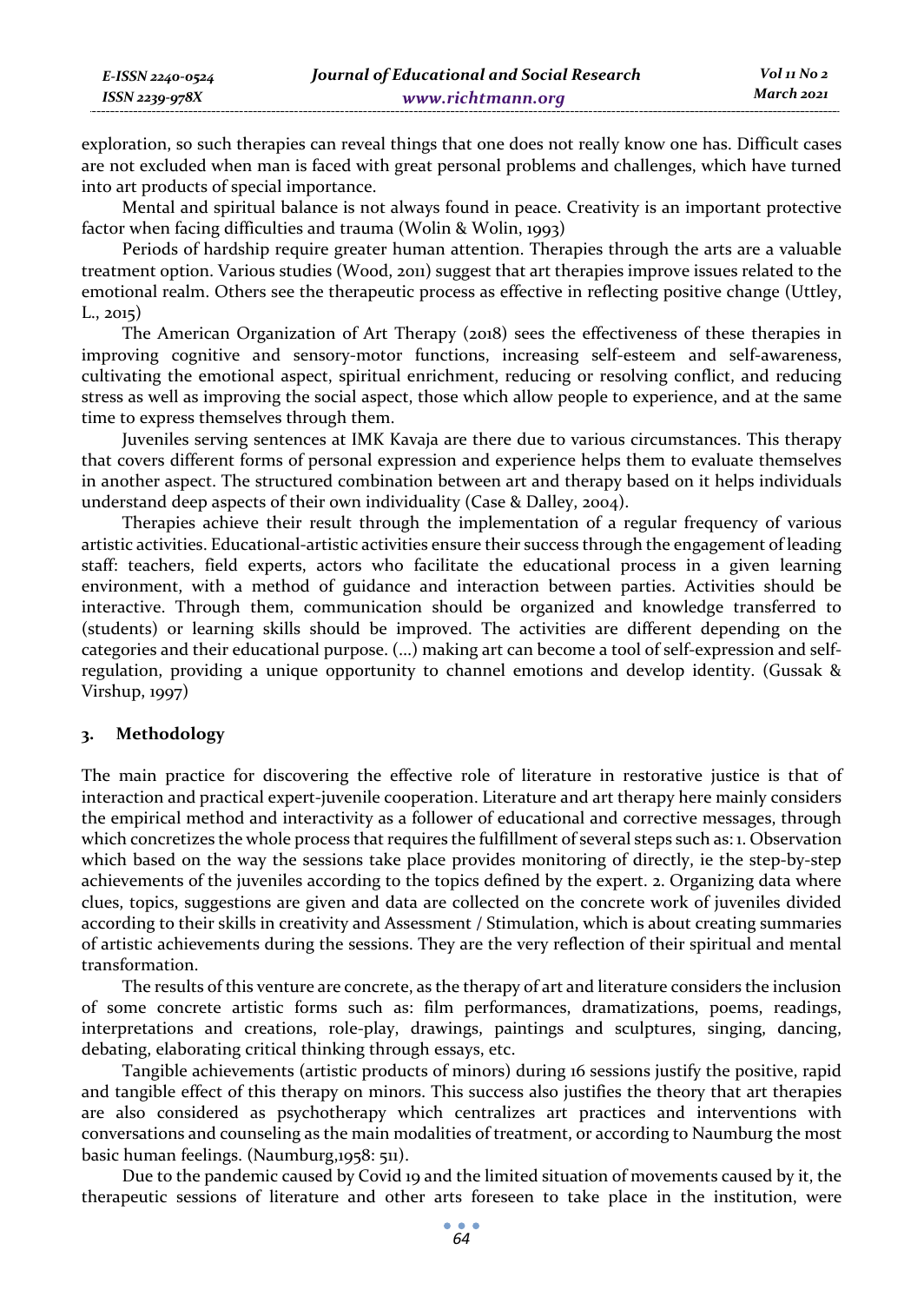interrupted for a short period, to be reactivated through a new formula, that of exchanging information electronically, but also the technical assistance of KMI (Kavaja Minor Institution) staff. Organization of this type of therapy designed with a working group of experts in the field, assisted by students of sociology and social work and technically assisted by the staff of the institution, would not have been possible without the voluntary participation of all juveniles in the institution. Malchiodi (1998) states that: art therapy is based on the idea that every individual has the ability to express themselves creatively. For him the product is no more important than involvement in the process. Even in our initiative, it is not the aesthetic quality of the artistic products made by the minors that is important, but the need that they have to express themselves through art. What matters is their involvement and their desire to be liberated through art.

Meetings in IMK with the maximum participation of 23 juveniles (all boys) serving sentences in the institution, were organized regularly lasting about two and a half hours considering equal stay in specific divisions according to groups of juveniles (4-10 each group as it is a flexible number due to their sentence or new arrivals) This is also because large groups, especially in art therapies, become difficult to manage and achieve their goal. The literature and other arts therapy program covered the following areas:

- **-** Interactive interaction sessions (literary creations and interpretation, socio-cultural debates, discussions on cinematographic art, etc.)
- **-** Applied arts sessions paintings, sculptures (handmade works), etc.
- **-** Performance sessions staging, role play, dramatizations, etc.
- **-** Reflective, awareness-raising sessions electronic media.

The therapy was developed in the framework of educational-artistic activities with topics set in cooperation, proposal and agreement with the juvenile. The modalities of development of each activity were different using direct or indirect platforms (digital, film), application through different communication technologies, sessions of exercises (such practices are popular when art therapy is done in groups) etc. Exercises related to perception, memory, self-discovery with the focus on numerous topics such as family connections, meditations, connections to other expressive arts and well-known and widely used models as well. These models are suggested by the researcher Liebmann, who is well acquainted with the field of restorative justice. (Liebman, M., 1986)

### **4. Research Data: The Model implemented**

*E-ISSN 2240-0524 ISSN 2239-978X*

Literature integrated with other visual and applied arts manages to produce various forms of communication that transform the behaviors of minors. Direct practices with minors were applied including thematic sessions such as:

Reading. (bibliotherapy) During these sessions there were proposed well known literary passages during reading hours. Reading enriches the thought and it faciliates the process of creation of thematic essays used to promote universal values. Reading simultaneously enriches critical thinking and help the creation process. These practices are carried out in circumstances of spontaneity.

Painting (visual therapy). Teenagers who participated in the art therapy, were asked to take a selfportrait during painting sessions.

Ethics of communication. (verbal therapy) Debate sessions, conversations are really important because they help building the debate culture on various issues. They can also build a mechanism of their evaluation of how they conceive human values; what are the limitations and why they may display problems in such discussions. Scheduled sessions for debate on social issues or discriminatory issues reflect how teenagers feel, as well as they help to articulate issues like 'the other', diversity, etc.

Film and photographic art. (multimedia therapy) The description of a moment of photographic shooting or literary material screened for didactic purposes are important mediums by which juveniles can reinforce their system of evaluation, analysis, comparison and aesthetics. A photo collage can help illustrate their feelings and how they describe a situation.

Self-identification. (self-reflection therapy) Self-discovery and reflection sessions on identity and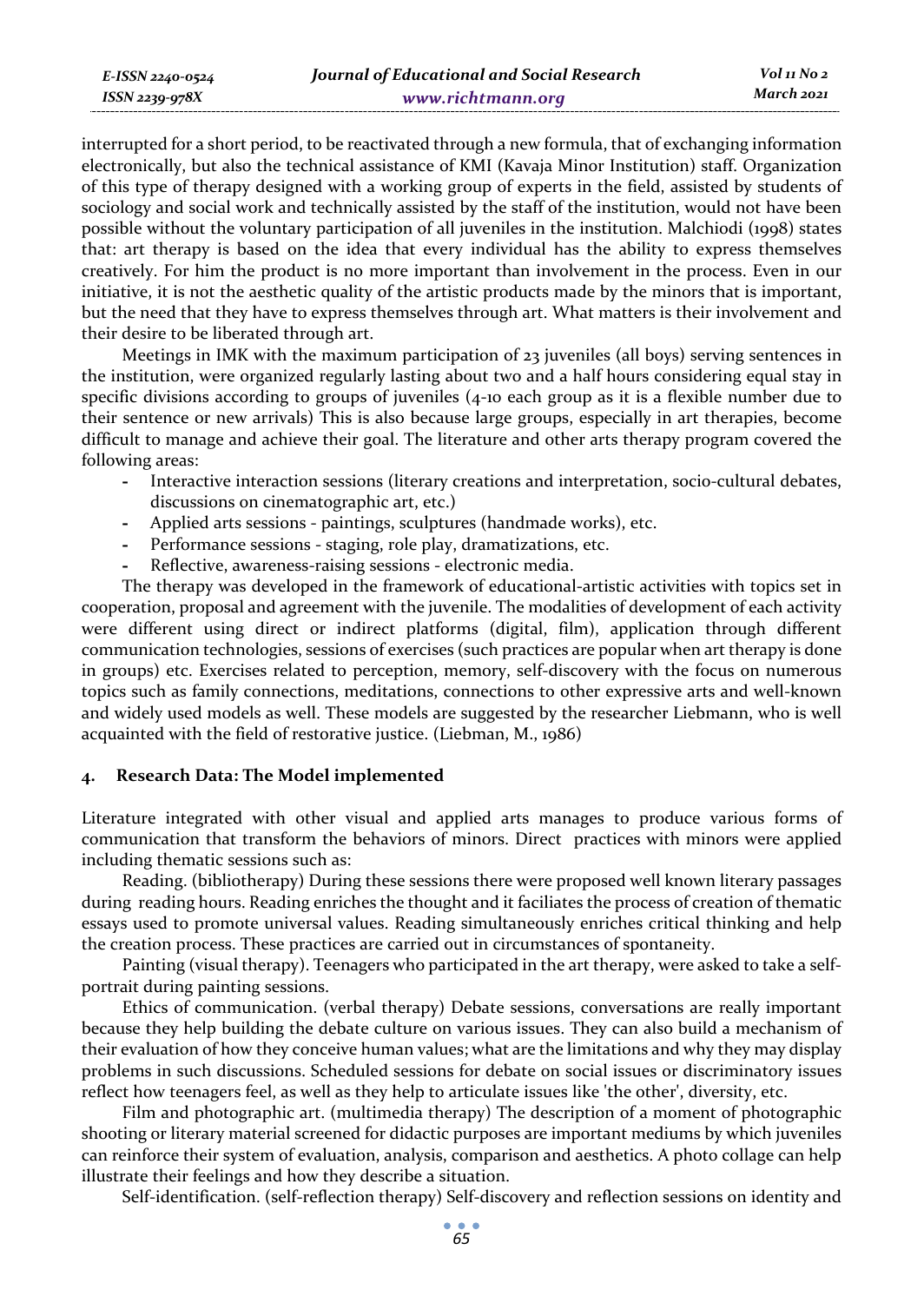| E-ISSN 2240-0524 | Journal of Educational and Social Research | Vol 11 No 2 |
|------------------|--------------------------------------------|-------------|
| ISSN 2239-978X   | www.richtmann.org                          | March 2021  |

personal motivations are useful tools because self-confession, self-description play a very important role in defining freedoms, restrictions, duties and rights.

Integration of literature with electronic media. A visual diary is an alternative way to express teenagers' feelings. Drama therapy, which is considered both a creative and an interpretive session (due to improvisations), is one of the well-known forms of art therapies too. Even in this case it had obvious results with the performance commitment of the juveniles themselves.

Miscellanea - are the therapeutic sessions, in which there is room for spontaneous requests that minors had when faced with discussions, reflections, works that require the mixing of certain artistic forms. Story-telling or anecdotes are one of these effective interventions. Therapeutic writing on the other hand was an approach that yielded results in: relieving stress, discovering painful problems and feelings, establishing connections between feelings and behavior, and much more. Adolescents mostly wrote about painful experiences that were difficult to discuss.

The practical results after the sessions that foster creativity were easily visible. Hardy states that when you are working with teenagers, therapy should focus on creativity. (Hardy, K., 1996: 55) These practical results during the therapy of literature, are documented through: their literary creations with which they expressed themselves: drawings, paintings. At the same time the drawing process became reflective.

16 different therapeutic sessions were developed with the aim of cooperation, confidentiality, trustworthiness, artistic stimulation and their restoration in behaviors, thoughts, and decisions.

#### *4.1 Reliability and confidentiality*

In the first sessions of therapies of this kind, the restorative journey begins with the construction of bridges of communication between the working group and juveniles whose age is characterized by both emotional fluctuations and mood swings. Gussak, in his paper, *Art Therapy in Prisons and Other Correctional Facilities,* highlights the great importance of the structuring, channeling of art to the categories of individuals in these institutions. First step was building the trust that should be established between the parties. Art therapy for him goes through the psychological, psychotherapeutic and counseling aspect. These types of therapies develop an understanding of their identity. (Gussak & Virshup, 1997) Thanks to the proposed strategy which started with the recognition and presentation by both side of participants, the first cooperation between the different emotions of minors and the naturalness created thanks to the group of student assistants.

### *4.2 The art of communication*

The second session of literature and art therapy with minors at the Institutions took place on February 1st, 2020 with the participation of the expert and three young professionals. Since the juveniles were divided into small groups, the meetings were held specifically for each group, giving them equal time. The second session aimed to ensure the juveniles' attention to communication, ways, 'techniques' of speaking, etc. Studies have shown that adolescent therapies often begin their work with speech, as traditional therapeutic choices (Sommers-Flanagan and Sommers-Flanagan, 1997). For this reason the team planned to develop different scenarios regarding the art of conversation and communication in general. This educational aspect guided the juveniles in the culture of verbal communication. They could regard the latter as a constructive feature of personal attitudes and the formation of relationships with others. They were introduced to various tips for improving communication ethics to create models of constructive social behaviors both personally and interpersonally. This session aimed to train minors in the art of conversation, persuasion, reasoning, selection of words, etc.

In such sessions, sets of rules or principles conveyed theoretically, were not easily applicable. The art of speaking, reasoning and persuasion can serve minors in the same way, as was the organization of conversations which inadvertently start from the fragmentary conversation of sporadic. It continues to form an axis of ideas around the theme, purpose, conviction, etc., and end up with a series of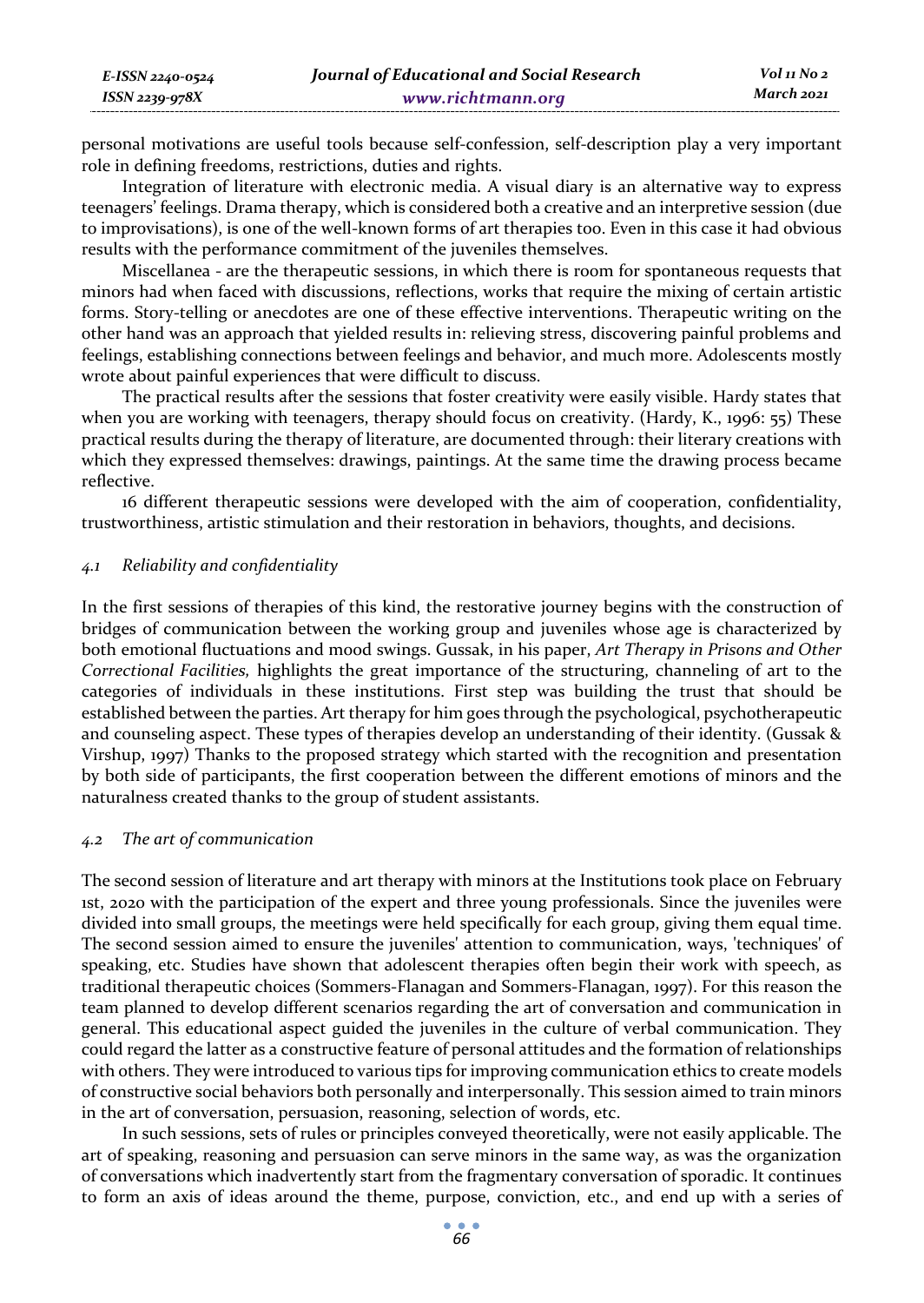conclusions as the case may be. This theory-free 'rhetoric' certainly helps juveniles to become selfaware of the power of speech and accept the other's point of view. Through this way, conversations become natural and not strained. Participation of juveniles in dynamic interventions reflected the flexibility of their personality towards such concrete proposals, from which they can benefit.

### *4.3 Poetry*

The third therapy session considered the juvenile's suggestions for reading and interpreting selected poems by well-known national and international poets. The poems were selected by the working group and they were thematically focused on family, love and friendship. These topics were selected to get to know some of the personal and interpersonal aspects of the juveniles. The topic of the family included poetry about the mother, father and family in general in order to understand how strong the personal bond of each with their relatives was. However, it was not anticipated that the selected topic would have so much interest to them, given the fact that it is very difficult to read adolescents 'emotional reactions. The greatest achievements of this session were their personal confessions which exceeded all expectations. Their inclusion in the reading (interpretation) of each poem, made them see it differently and personalize the poem according to their feelings. Love, as an artistic topic was conceived in its broadest dimension, without restrictions of any kind. Love is a topic which accepts all the human emotions inside, both the smile and the sadness, the comic and the tragic, the feeling and the thought, the real and the surreal, the rational and the irrational, etc.

The session produced an energetic discussion regarding the perception of universal love by the juveniles themselves, a discussion which was also enriched by laughter and jokes between each other.

The third topic dedicated to friendship received subjective approaches in each of them. It was interesting to understand how different, although in similiar age groups, everyone's concept of friendship was. Friendship in them ranged from denial to sacrifice, from indifference to devotion, from chance to perseverance, and so on. The fact that juveniles stay for a relatively long time with each other, makes them get to know each other better, hence they speak without reservations due to close social relations they build. In the discussions of this session, interest in the poems related to family prevailed, especially given the circumstances that some of them did not have the family support. The first surprise result for the working group was a handmade application of four artistic flowers, which was accompanied by four poems created by the teens dedicated to the positive feelings that the first sessions of therapy brought in them.

#### *4.4 Literature and the movies*

The surprise of this session was the discovery that among the young people there were some teens who had read many books and the discussion with them was impressive. It was these minors who knew the books and movies inspired by them, were the ones who also expressed their desire to interpret literary texts and participate in theatrical performances. (they were mainly high school students) From this first idea the whole group decided to work with interpretations of monologues of famous book characters, which were applied in the next sessions; in addition to the seriousness with which the juveniles were prepared (EH; FM) they also produced a lot of hilarious situations.

Thus the drama therapy interwoven in several sessions, it started with interpretations and role exchanges, independent staging and recitations. Drama therapy has been known as art therapy since the early 1960s. It is now seen as the process of promoting health rather than solving problems of various natures (Jenings, S., 2009)

This session also started the preparation for exploring the connection between literature and the art of painting, a connection which has been extended to several sessions. The paintings and literary creations were used in almost every session and hey have resulted in the highest quality works during the whole therapy. During the session, the training group shared among the juveniles artistic and entertaining sets (canvas, painting colors, chess, etc.) which were needed for their artistic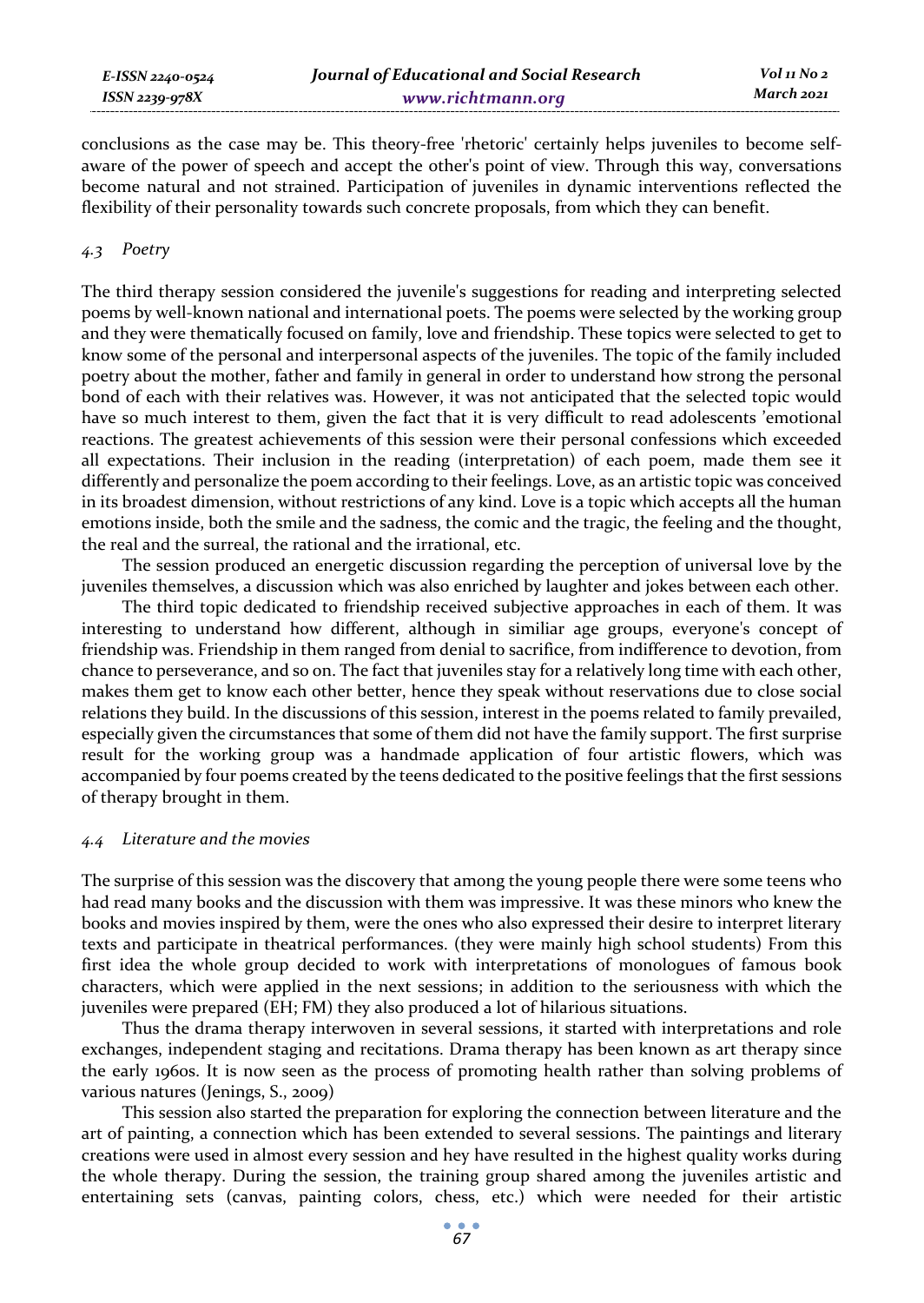constellations.

During a therapy session, the interplay between the arts and other disciplines is one of the most successful methods to maintain the dynamics of the sessions, but what is most important is to maintain the interest of the juveniles. One of the most difficult things about working with teens is to nurture and maintain their curiosity about the program that is offered. During the breaks we used to have various games or psychological tests which were really popular to the team.

## *4.5 Poetry and their painting-functionality in the transformation of young people*

This training session was dedicated to the visual image and its connection to poetry. All juveniles participated in the construction of the calligrams, recognizing the calligraphy as a creative and fun way to combine the painting with the words for a meaning that encompasses both. Each of them tried to create examples of calligrams. This exercise allowed them to travel with the imagination to obtain shapes and sketches accompanied by quotes or emotional statements but also to increase the intensity of expression within certain images.

One of the characteristics of art therapy is 'metaphor as a therapeutic tool'. Metaphorical images provide psychological insights beyond reasoning. For Moon visual metaphors provide interpretation and provoke the thought. (Moon, 2007: 4) In this session each calligram managed to summarize a personal picture of the feelings of the teens. So, one calligram was related to the lack of freedom; another with the reflection of an envelope, which carried the meaning of letter and longing, etc. Although the ideas were spontaneous, these instant creations were deeply appreciated because through them minors managed to reflect:

- **-** Speed of reaction to the topic proposed on the spot, without prior knowledge.
- **-** Quick understanding of the meaning of the concept and its conveyance into artistic works.
- **-** The economy of words which are conveyed into an image, which requires a lot of concentration and patience
- **-** Deepening in reasoning to link two categories together

The most dominant illustrations mainly involve the expression of the concept of freedom. One of the most representative cases was the figurative symbolic illustration of hands bounded by wires or that of animals outside the zoo, balloons to the sky, hearts and messages of hope, and so on.

### *4.6 Description, detail - as emotional liberation*

Descriptions and details as special techniques of artistic expression focus on the reflective moment. Through the description the juveniles espress the opinion they have for each other but they also describe their current situation. Even the monologue, as a technique of narration, self-confession, etc., was seen as a way to transmit certain emotional states. Descriptions of each other, or descriptions related to other free topics were also synchronized with instant sketches and drawings. This session enabled specific identifications of their desires regarding artistic preferences.

### *4.7 Multimedia - (feelings and thoughts)*

This session was conducted with the participation of fifteen remaining juveniles in the institution, grouped in two sectors. Due to the COVID-19 situation, the team of young professionals and experts could not directly conduct the session as planned. But other alternatives were considered and successfully implemented. The experts coordinated the work with the support of the institution and enabled the successful management of the planned program. The material prepared by the experts and consulted with the working group was provided to the juveniles as a presentation in Powerpoint format. Electronic presentations, as a new communication medium, took place for all sessions until the end of the project. The session was dedicated to poetic prose as an intermediate literary genre. This selection was made to enable juveniles to list their thoughts in prosaic form and to express their feelings or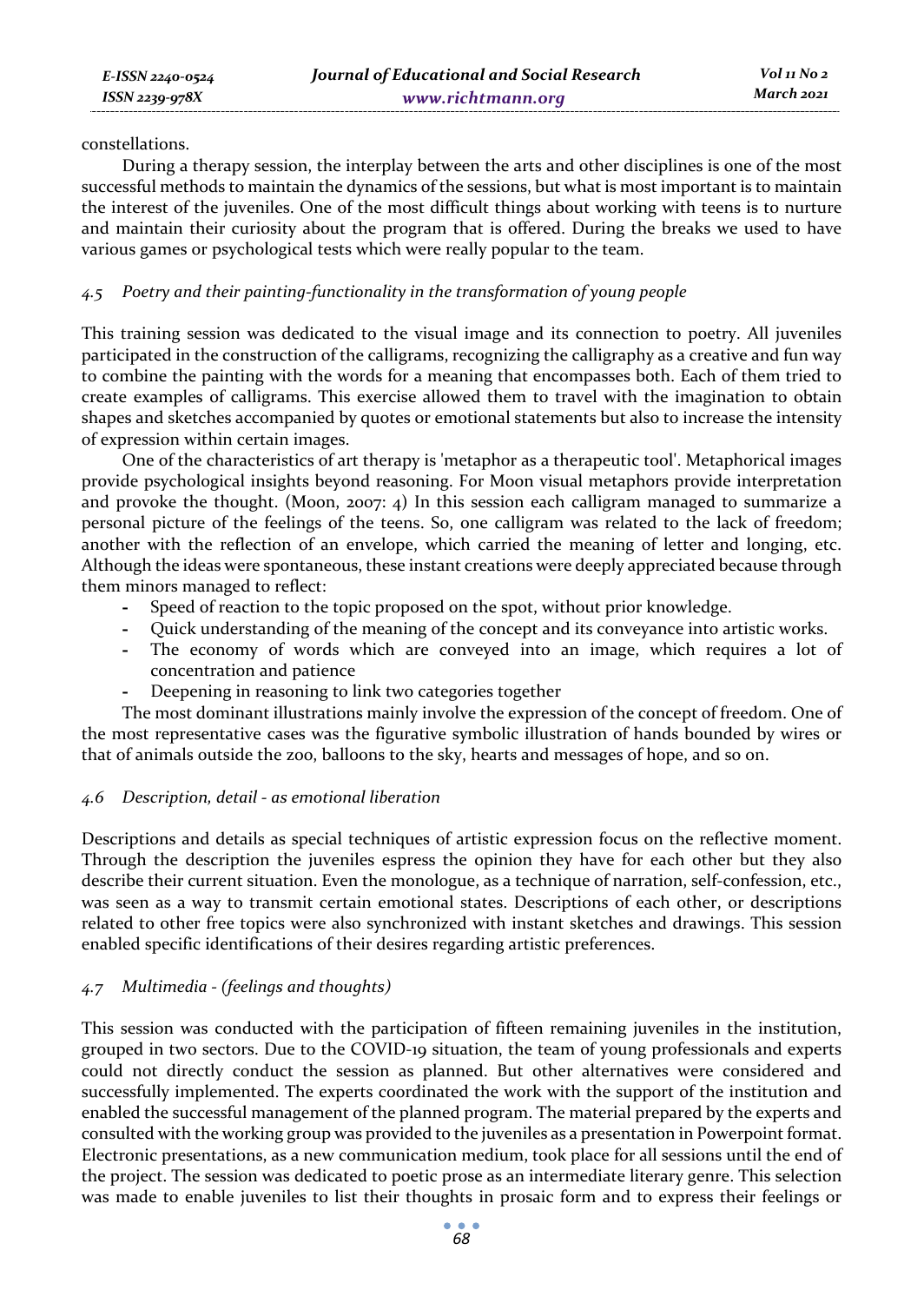emotions in verse. Another alternative was to recreate the images obtained by the reading itself by testing their curiosity to challenge themselves on how to perceive the text as an image and what resonates with the symbolism of snow, sea, lake, mountain or rain, etc. This was a task to improve their emotional reflection and logical reasoning. This hands-on exercise helped juveniles to personalize information and influence on improving their imagination. Empathy makes individuals more tolerant in human relationships and this affects the behaviors between them. They also created texts and reflected on certain quotas that link the image with the thought. Some of them chose strength (mountain), tranquility (snow), mystery (sea), etc.

### *4.8 Epistolary- therapy through self-confession*

*E-ISSN 2240-0524 ISSN 2239-978X*

It is very important to express thoughts and feelings towards a particular person. The minors enjoyed a video-montage specially prepared for this topic by the expert, in order to ease the communication process. The goal was how to say the things that concern us and in what easy ways; it can be done by revealing our important things through the story of love, friendship, respect, especially in atypical circumstances, when we can no longer have the loved ones around us.

Through the universal and well-known message of love for family, friends, our loved ones, minors were encouraged to appreciate connections with their people even when they are away, alone and separated. The minors were encouraged to write a personal message to someone and the attendance was very satisfying. Their heart-shaped lettering devotion (designed by them) focused unconditional love for their family members, as well as appreciation of friendship. This session proved very effective in opening up their spiritual dimension to promoting educational and motivating values such as love and friendship.

### *4.9 Song and its role in restorative therapy*

This session with the participation of 16 minors connected the poetic texts with the songs. Most of the teens admitted that they knew the songs, but they had no knowledge that these famous songs were inspired by well-known poems of Albanian literature. The session became very interesting including all minors singing together. They successfully performed a structured and cheerful karaoke while improvising hip-hop variants and this performance made the session joyful and funny. In the end, they wrote messages inspired by the poems. The achievement of this session was the writing of their "anthem", created especially for this song therapy session by one of the minors. Song therapy has a rapid effect and remained one of the most meaningful sessions for the teens. Their text entitled "Our Anthem" had the following bridge: *We have many rights, we will protect them… / We ask for your support, / To make it happen*. The poetic text which was turned into a song, was created by the minor with the initials V.K.

### *4.10 With literary and real characters*

The main discussion of this session was focused on psychological novels and literary characters who have had strong conflicts. Thus the boys could specifically discover a fictional psychological character and compare it to themselves if they were in similar circumstances as the fictional characters. If so, what would they have done? It was an interesting topic as most teens were involved in comparing the situations and of course the events of the novels, with their imaginary scenarios, if they were to find themselves in the shoes of the characters.

In art therapy, we try to make aesthetic expression a complement to self-expression in a person's relationships with others. Therapy in this case helps the juvenile, as Robbins asserts, in that process, the art therapist works to protect an individual's character and slowly helps him or her to emotionally overcome the full impact of symbolic communications. (Robbins, 2000: 23) Discussing similar situations extracted from popular novels, inspired the teens and developed their analytical skills.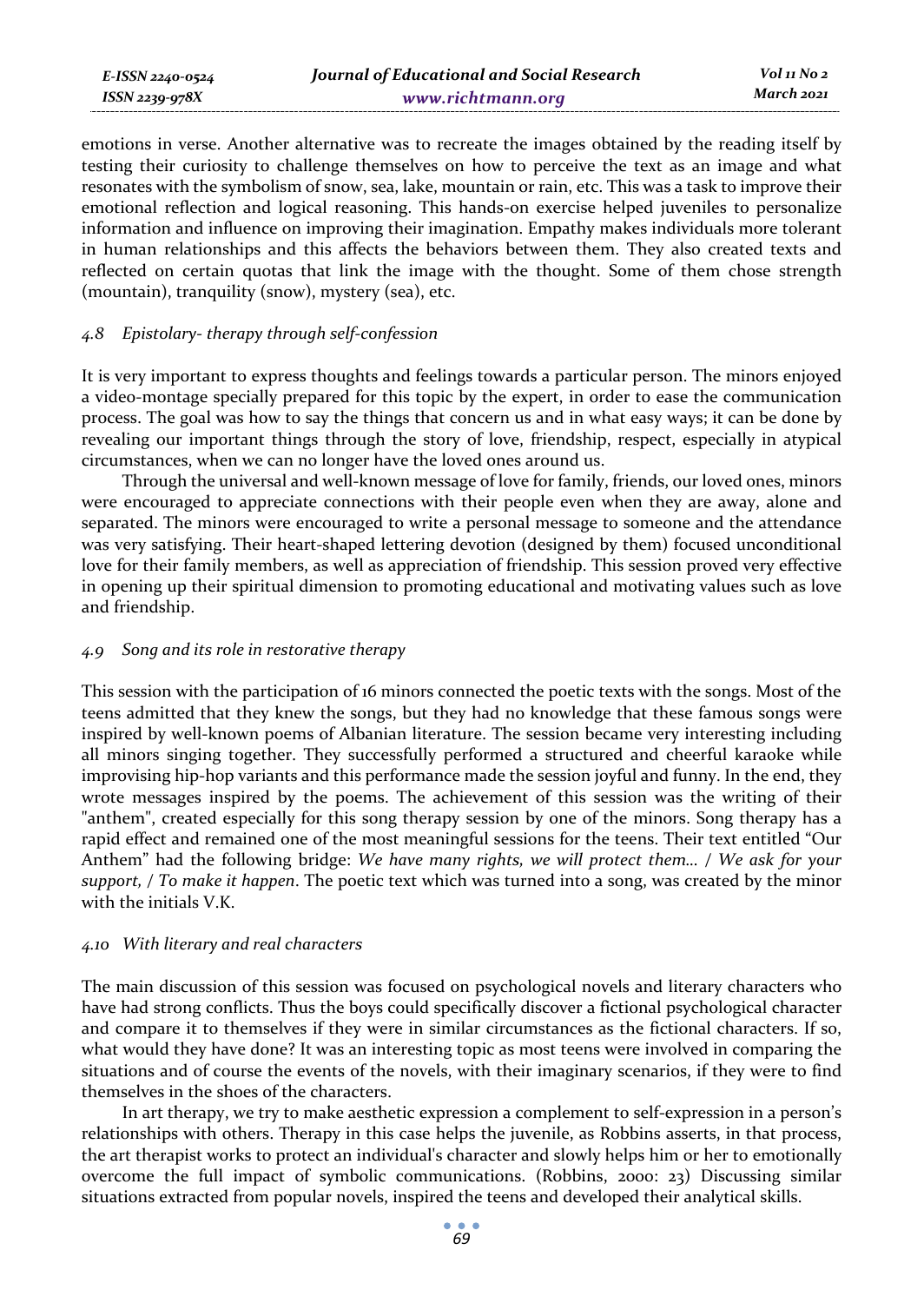### *4.11 Transforming youth through argumentative thinking*

The eleventh session took place in the presence of the fourteen remaining juveniles in the institution. The session was planned to guide the juvenile towards an inner perspective of thought. The work with the juvenile was directed in the form of a project which elaborated topics such as: man, ideal and material; the spiritual aspect, etc. These issues provoked the juvenile's reflection on core values or vanities, as well as on their inspiring model and philosophy, or their personal background. The finding of the session was impressive as all the juveniles were able to reflect on their dreams, regrets and inspirational patterns. At the end of the session dicussions were held about the sustainable human values and the teens graphically worked with some important quotations.

### *4.12 Promoting values through awareness messages*

Session 12 which coincided with the participation of the remaining 12 juveniles in the institution focused on the potential that the individual has to contribute to the society. The experts encouraged juveniles to discuss the importance of the individual in society and especially the importance and place that families play in their lives. The focus of the session was related not only to the education towards core individual values but also seeking answers to the questions of what is and how can one build a relationship with another? How much does knowing yourself help you build strong relationships? How and where they imagine themselves after a few years. A special finding of the session was the awareness messages that young people had prepared about themselves and values in general. In this session they proved to be ready to freely describe themselves; they were also willing to talk about their identity, fears, weaknesses and inspirations.

### *4.13 Restoration through rhetorical skills*

Session 13 of art and literature was devoted to the elaboration of rhetorical skills, for example: how to persuade another in a conversation? Persuasion as a technical skill helped juveniles to arrange and express their thoughts clearly and concisely on a given topic. In order to achieve their goal they had to link the discourse to facts. This kind of approach considers literature as a culture of debate supported by arguments. As such, through the elaboration of thought, it enables the individual to react to all the events of human life. It was this session where the juveniles expressed their argumentative skills to achieve persuasion in order to win in discourses started with some hypothetical situations. The juveniles in this session challenged each other in scanning and exchanging different roles and equally diverse views. The exchange of positions made them accept diversity and balance changes.

Through discussions about culture, in general, they expressed their views on things or events that they value most. One of the functions of art therapy is to develop in these young people independence and autonomy, by feeling responsible during the process. During the cycle the teens could learn, change, reflect and "recreate" themselves.

### *4.14 Self-reflection therapy*

Session 14 took place with the remaining 12 juveniles in the institution. In the previous sessions, art and other mediums such as painting, singing, dancing, interpretation, improvisation, critical thinking, essay, poetry, reading, etc. were promoted. This session was dedicated to a specific topic such as: the personal world, which tested the ability of minors to express themselves through a personal artistic collage in visual forms, but also in verbal ones. All their personal achievements that they had realized during the literature therapy sessions were listed. By exploring their actual art (poetry, paintings, essays, etc.), they also identified their difference; their thoughts, emotions, and behaviors during this time.

This session was valuable in understanding the dimension of change within them. The files with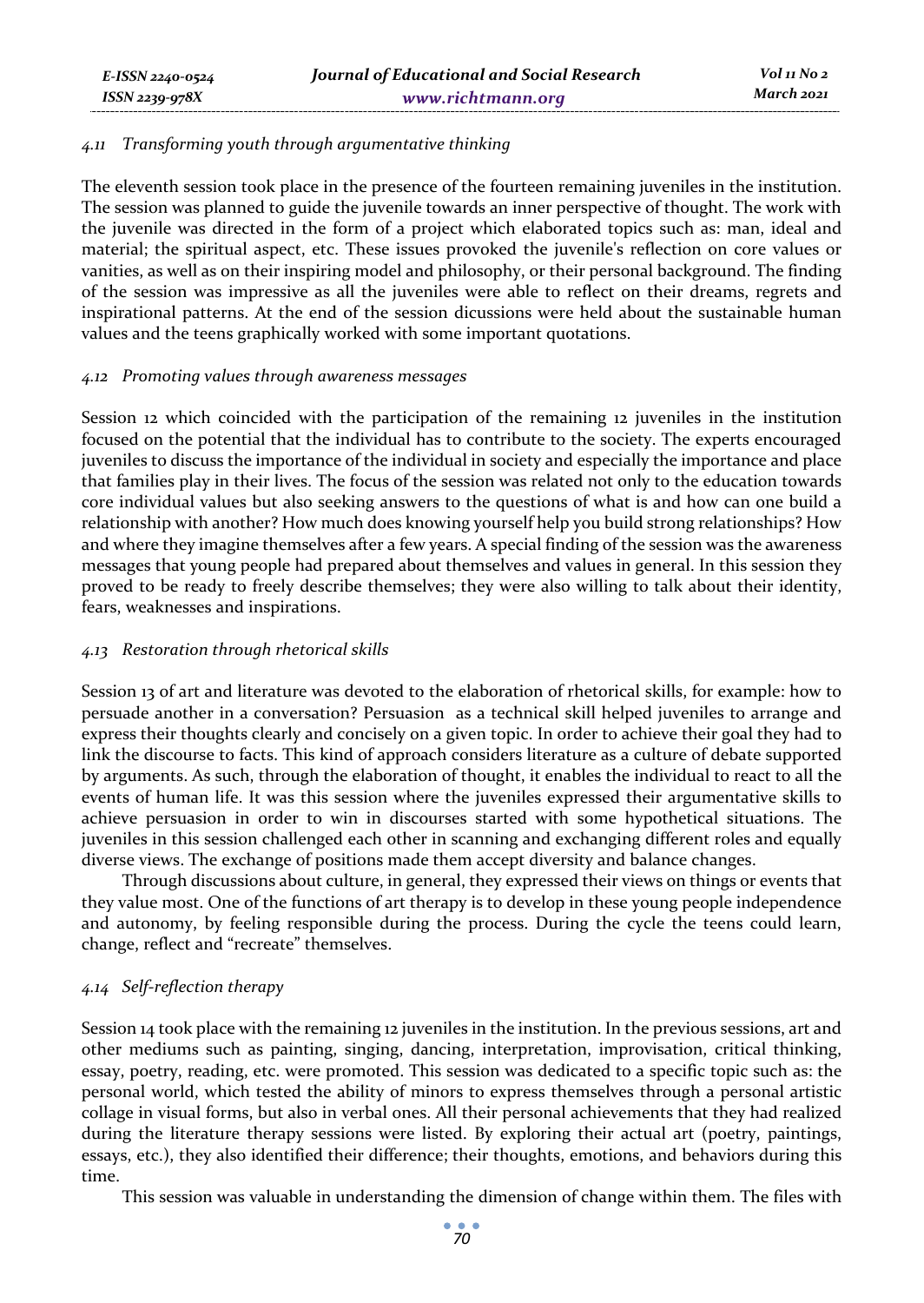| E-ISSN 2240-0524    | Journal of Educational and Social Research | Vol 11 No 2 |
|---------------------|--------------------------------------------|-------------|
| $ISSN$ 2239-97 $8X$ | www.richtmann.org                          | March 2021  |

the creations, works and contributions of any kind during the literature sessions reflected their transformation thanks to the treatment of many issues thanks to the artistic approach. For all teens there, the axiom was valid: if we want the big change as a whole, it has to start from the inner self, the personal side. In art therapies the creation of collage images was always accompanied by a decrease of negative mood. (Bell & Robbins, 2007) Throughout the sessions of literary therapy there have been literary creations related to thematic peculiarities.

The most obvious part of their transformation is their quest to put themselves in social environment. The request not to be discriminated is an appeal that comes from themselves, as they have made a "mea culpa". One of the most representative texts of this internal transformation with a real and practical measure of oneself is the poetic text "Stop Discrimination" which was created by a minor in the institution (E.H.). It is a text created specifically to reflect their "journey", as well as to reevaluate their status in society. Stop discrimination!

### *4.15 Self-identification - as an indicator of restoration in therapy*

Session 15 focused on familiarizing juveniles with the model of the future (such as lack, hope, purpose, goal, etc.). In this session a socio-cultural conversation was needed on the transformation and the maturation of an individual. In this session it was deemed necessary to propose a natural testing for juveniles that related to questions about themselves in the form of a self-assessment. The interview focused on three references: Who was I and how was I? Who am I now? Who will I be? This selfinvestigation revealed their current status. Their answers made a reflection of their soul and mind. At the same time they revealed their goals and their future design. Although in unusual circumstances the desires and projections of the future are nourished by the human motivation.

### *4.16 Laughter and personal dedication - as concluding stops of art and literature therapy*

Session 16 was the final session held at IMK with juveniles. It was focused on the interaction of juveniles who showed expressive competencies. Experts decided to dedicate the session to the exploration of the most healing part of human life, which is laughter. In this therapy session it was evaluated as a positive indicator of human behaviors in society. During the meeting humorous stories and anecdotes were told. They were considered useful for therapy because through laughter people can react positively and come closer to each other.

Minors were free to interpret different life situations by shifting in hypothetical times, possible and impossible circumstances and spaces at the same time. Their wishes and future challenges were also discussed. The final discussion was devoted to their transformation journey during all sessions, as it started with communication ethics and ended with laughter, considering the last as emotional and mental relief.

Recent sessions have also had a dynamic verbal expressions by juveniles. Videos were made from them, with which all their energy was elaborated in function of educational topics. At the end of these sessions it became possible to create a film from the video-collage which explicitly synthesized the artistic products of the minors themselves in all the forms they could realise, including the execution of dances.

### **5. Results**

- **-** Literature and its fusion with other arts made the sessions of therapy very fruitful due to the cooperation based on mutual trust that was created between the working group and the minors themselves.
- **-** This therapy, as one of the therapies used for restorative justice for the age group of minors, had positive effects in many aspects as the incentive of free creativity in accordance with the abilities of each teenager.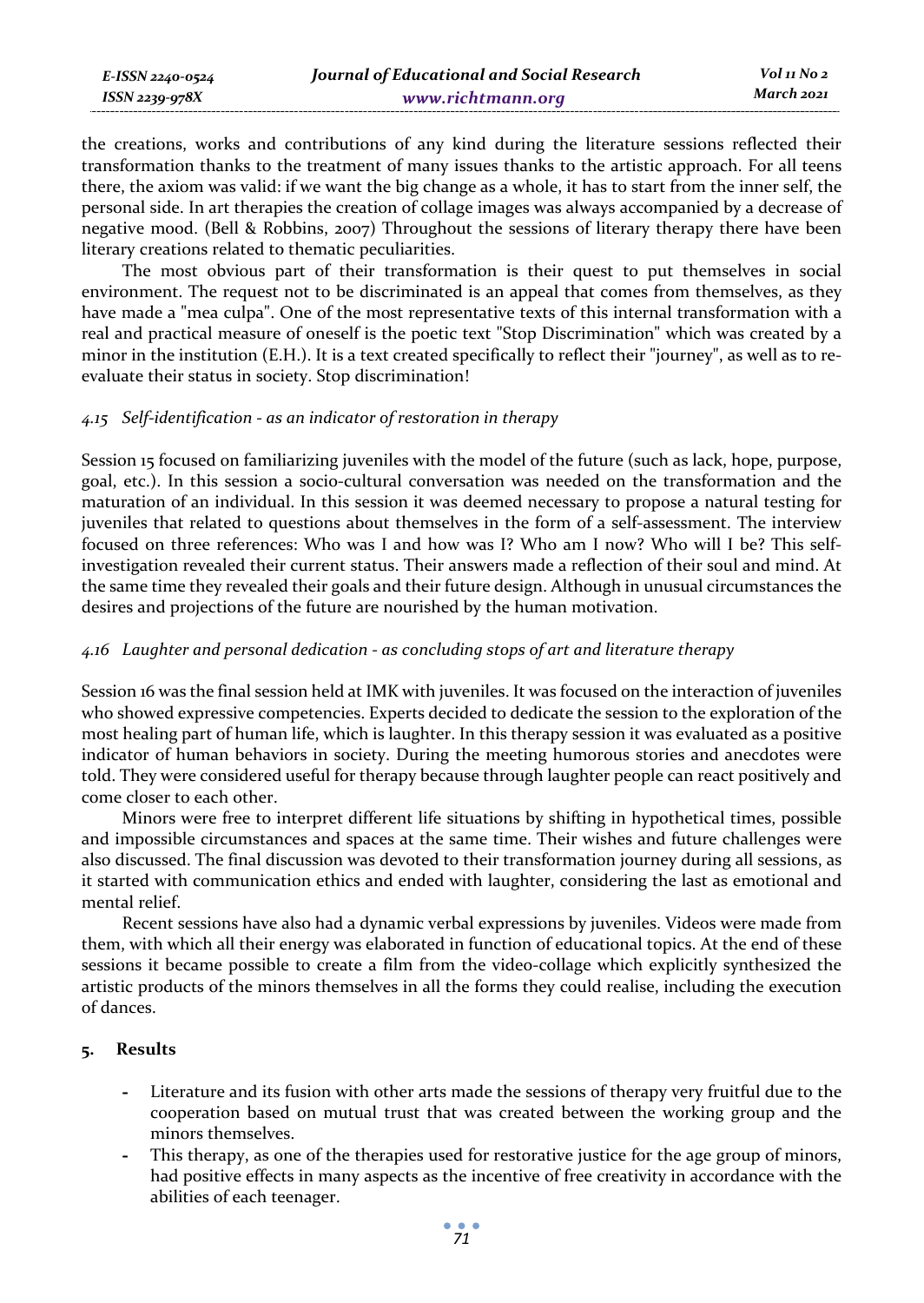- **-** The creative works of minors, both literary and applied creations (handmade artistic works), justify the transformative effect of minors in creation, communication, interactivity, interpretation, argumentative thinking, etc.
- **-** Therapy of art and literature promoted freedom in creativity, which is the most flexible and appropriate way for the characteristics of this age group. The artistic works of the minors during the engagement of the therapy sessions were numerous and some of them had very high quality due to the desire of the juveniles to actively participate in each session. The fact is that starting from the second session the transformative process was associated with artistic works.
- **-** Therapy was successful in reducing anxiety and emotional difficulties, managing family and psychosocial problems as well as reducing stress. All these sensations and motions were reflected in their artistic works.
- **-** The therapy was finalized with some other artistic products realized by the working group. A video-montage was created with the artistic materials of the young people of the institution, which reflected in a synthetic way:
- Their artistic products in literary creativity: poetry and essays;
- **-** Understanging themselves by developing critical thinking;
- **-** Coping with each other, and accepting diversity, thus developing communication ethics and debate culture;
- **-** Entertainment through music, song and dance;
- **-** Expressing their emotional world by showing socialization, belief in core civic values and acknowledging their weaknesses;
- **-** Dedications to therapy education staff, showing the most optimal cooperation between the working group composed of experts and students in the field of Psychology, Sociology and Social Work.

### **6. Conclusions**

The whole process and educational activities in art and literature therapy sessions have had a significant impact on juveniles as in almost every session it has reflected their thoughts and considerations. This therapy, among other things, provided the transforming mission to the juvenile in several directions:

First the therapy was very intensive and with a synergy between the working group and the juveniles themselves, who after first building trust with each other, engaged according to their abilities in each of the sessions planned in the educational program. The group has always been welcomed by the juveniles, creating a mutual trust and confidentiality between the parties.

Secondly, in creating a collaborative artistic climate with practical results, creative work according to individual skills (painting, creation, dramatic performance, song and dance, rhetoric, etc.) Starting from the third session of literature and art therapy, the juveniles expressed interest, desire and pleasure in conducting such sessions.

Thirdly in their self-reflection as a good start for overcoming any problematic situation.

The progress of such art therapies paves the way for restorative justice in Albania, as one of the efficient forms of transformation into special categories, especially in adolescents with problems with the law, reducing the possibility of recurrence or complications of the situations in which they find themselves. *Time works even for those who thanks to a new opportunity can succeed in life!*

### **7. Acknowledgement**

This study has been carried out under the project "Restorative Actions for Transformation at Institute of Minors in Kavaja", implemented by AHE with the support of Terre des Hommes Albania (TdH), Terre des Hommes Hungary and Albanian Foundation for Conflict Resolutions and Reconciliation of Disputes, financed by European Union.